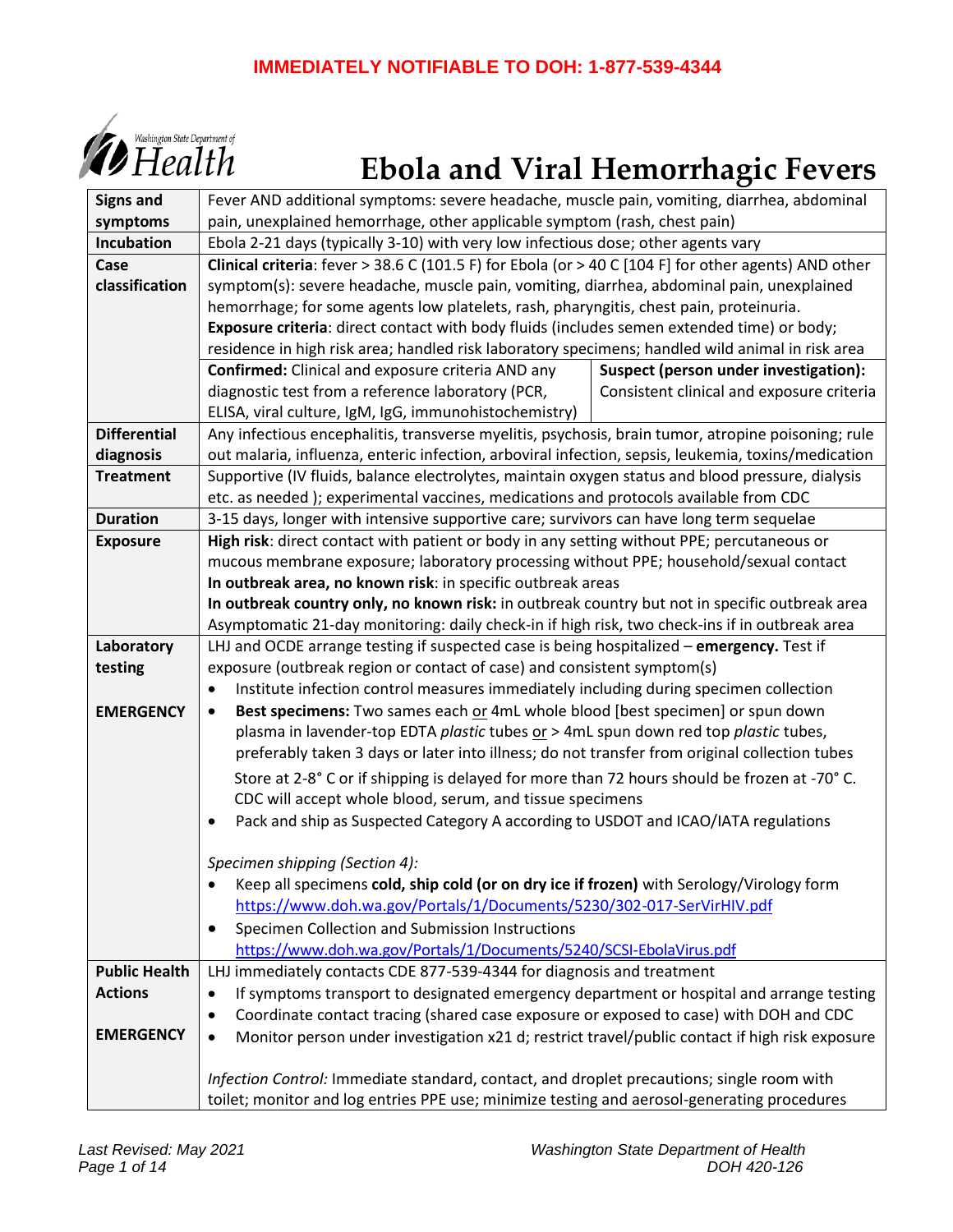# **Ebola Virus Disease and Viral Hemorrhagic Fever**

# **1. DISEASE REPORTING**

#### **A. Legal Reporting Requirements**

- 1. Health care providers and facilities: **immediately notifiable to local health jurisdiction**
- 2. Laboratories: **immediately notifiable to local health jurisdiction**; specimen submission requested – positive specimens (2 business days) (Sections 3 and 4).
- 3. Local health jurisdictions: **immediately notifiable to Washington State Department of Health (DOH) Office of Communicable Disease Epidemiology (CDE)**.

#### **B. Local Health Jurisdiction Investigation Responsibilities**

- **1. Immediately recommend infection control measures if agent is transmissible.**
- 2. **Immediately report all cases, potential cases and exposed persons to CDE: 1-877- 539-4344 or 206-418-5500.** Conduct a rapid assessment to determine whether bioterrorism is a possibility or if there is potential healthcare facility transmission.
- 3. Facilitate the transport of specimens for reference testing.
- 4. Determine the source of infection.
- 5. Identify other persons exposed and recommend monitoring as indicated.
- 6. Complete the case report form: [https://www.doh.wa.gov/Portals/1/Documents/5100/420-](https://www.doh.wa.gov/Portals/1/Documents/5100/420-128-ReportForm-Ebola.pdf) [128-ReportForm-Ebola.pdf,](https://www.doh.wa.gov/Portals/1/Documents/5100/420-128-ReportForm-Ebola.pdf) enter into Washington Disease Reporting System (WDRS).

# **2. THE DISEASE AND ITS EPIDEMIOLOGY**

#### **A. Etiologic Agent:**

Agents of Ebola virus disease or viral hemorrhagic fever include four main viral families (filoviruses, arenaviruses, bunyaviruses, flaviviruses). Well-known agents are Ebola, Marburg and dengue viruses (also see Hantavirus and Yellow fever guidelines).

#### **B. Description of Illness**

Abrupt onset of nonspecific symptoms of fever, headache, muscle or joint aches, and anorexia. After about 5 days disease progresses to watery diarrhea, abdominal pain, and vomiting; there may be sore throat, desquamating rash, chest pain, miscarriage, seizures, confusion, or hiccups. Damage to liver, adrenal glands or spleen results in coagulopathy, hypotension, and impaired steroid synthesis. Hemorrhage (petechiae, bruising, bleeding from mucous membranes or small injuries) occurs in 5-10% of Ebola cases.Case fatality rate, due to multi-organ failure and shock, is 40-90%, higher in pregnancy. Most deaths occur by 10 days. Convalescence can be extensive. Supportive laboratory findings include thrombocypotenia (platelets < 150,000) and elevated hepatic transaminases (AST > ALT). With disseminated intravascular coagulation, prothrombin (PT) and partial thromboplastin (PTT) times are prolonged. Leukopenia, elevated amylase, and proteinuria may occur. Differential diagnoses include malaria, typhoid, arboviral diseases, influenza, sepsis, Coumadin use, and leukemia.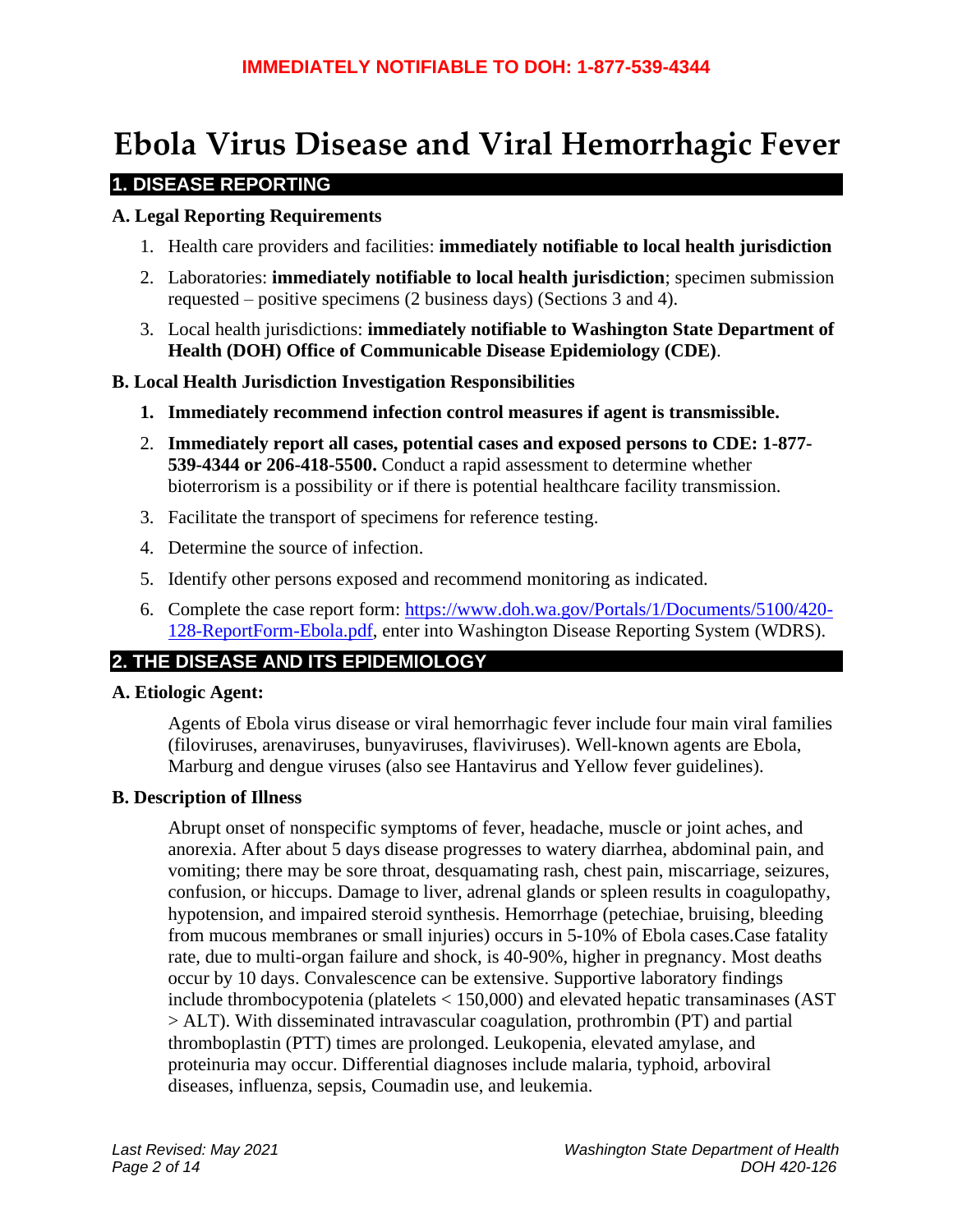### **C. Ebola Virus Disease in Washington**

Washington has had no cases. September 2014 a traveler from an Ebola-affected region of West Africa was diagnosed in Texas with Ebola and two healthcare workers were infected during care of that patient. Rare cases of Ebola, Lassa and Marburg fever acquired elsewhere and imported into this country have not had subsequent transmission.

# **D. Reservoir**

Animals such as bats or rodents are suspected or known viral reservoirs. Outbreaks include Marburg in Democratic Republic of Congo (DRC; formerly Zaire) and Angola; Ebola in the DRC (location of the Ebola River), southern Sudan and West Africa. A large outbreak during 2013-15 affected West Africa (Guinea, Liberia, Sierra Leone.) A large outbreak in Democratic Republic of the Congo starting in 2017 ended in 2020 but a new outbreak started in early 2021. Guinea also identified an outbreak in early 2021. Both outbreaks ended by May, 2021.

#### **E. Modes of Transmission**

Rare direct transmission occurs from reservoir or other animals; bush meat (bats) may be a risk. Transmission of filoviruses (e.g., Ebola) from patients or corpses occurs by contact with body fluids/excreta (blood, urine, diarrhea, vomit, semen, milk) by percutaneous or mucous membrane routes. Airborne or fomite spread has not been seen in outbreaks. Ebola is an enveloped virus and is susceptible to hospital-grade disinfectants but may remain viable for several days in organic matter (e.g., dried blood) on surfaces, bedding, equipment, or bodies (https://wwwnc.cdc.gov/eid/article/21/5/15-0041 article). Most Ebola cases in West Africa were household or healthcare contacts. Flaviviruses (e.g., dengue, yellow fever) are mainly vector-borne. Ebola is a potential bioterrorism agent.

#### **F. Incubation period**

Incubation for Ebola is 2-21 days, typically 3-10 days.

# **G. Period of Communicability**

All body fluids and excreta are infected from Ebola symptom onset. Infectious dose is very low. Urine remain infectious for weeks and semen for a year after recovery.

#### **H. Treatment**

Supportive care to maintain volume, electrolytes, blood pressure, and oxygenation. Antiviral and experimental medications may be used when available.

# **3. CASE DEFINITIONS**

See:<https://www.cdc.gov/vhf/ebola/clinicians/evaluating-patients/case-definition.html> and <https://wwwn.cdc.gov/nndss/conditions/ebola-virus/case-definition/2011/>

# **A. Clinical description**

Fever greater than  $40^{\circ}$  C (104 $^{\circ}$  F) AND additional symptom(s): severe headache, muscle pain, derythematous maculopapular rash on the trunk with fine desquamation 3–4 days after rash onset, vomiting, diarrhea, abdominal pain, unexplained internal or external hemorrhage, or as applicable symptom of another suspected VHF agent (low platelets, rash, or only for arenavirus pharyngitis, retrosternal chest pain, or proteinuria).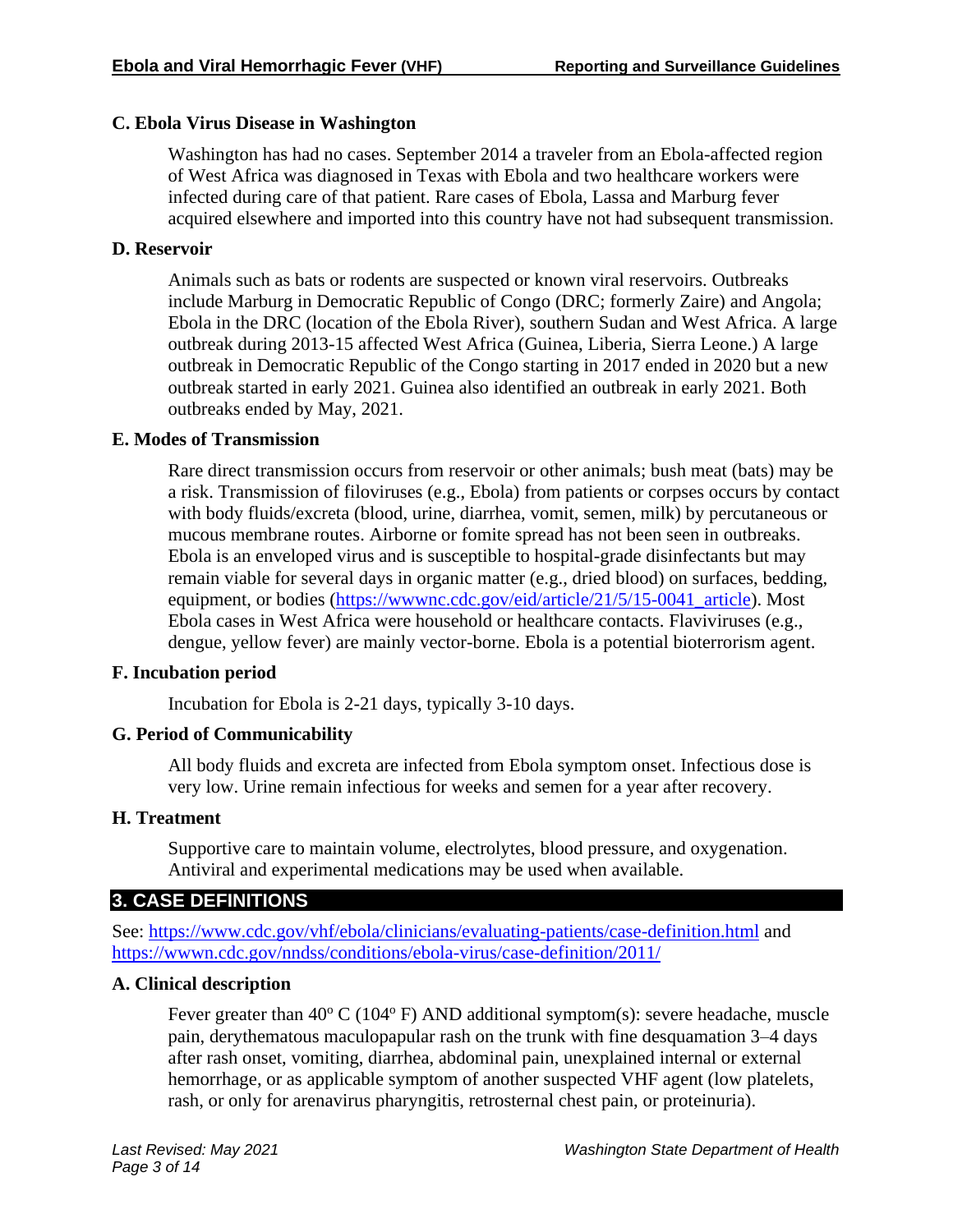#### **B. Laboratory criteria for diagnosis of Ebola or VHF**

Any positive diagnostic evidence from a reference laboratory including:

- Detection of viral antigens in blood by enzyme-linked immunosorbent assay (ELISA) antigen detection
- Viral isolation in cell culture for blood or tissues
- Detection of specific genetic sequence by reverse transcription-polymerase chain reaction (RT-PCR) from blood or tissues
- Detection of viral antigens in tissues by immunohistochemistry

#### **C. Epidemiologic risk factors for Ebola or VHF**

One or more exposures within the three weeks before onset of symptoms:

- Contact (including household, sexual, healthcare) with blood or other body fluids or human remains of a known or suspected case
- Residence in—or travel to—a specific area where transmission is active
- Work in a laboratory that handles specimens
- Work in a laboratory that handles bats, rodents, or primates (or bush meat) from any disease-endemic area
- Exposure to semen from a confirmed acute or convalescent case (up to a year)

# **D. Case classification (Ebola 2014 criteria)**

*Person under Investigation (PUI) or Suspect (for 2014 outbreak)*:

- 1. Elevated body temperature or subjective fever or consistent symptoms, including severe headache, fatigue, muscle pain, vomiting, diarrhea, abdominal pain, or unexplained hemorrhage; **AND**
- 2. An epidemiologic risk factor within the 21 days before the onset of symptoms

*Confirmed*: A PUI with laboratory-confirmed diagnostic evidence of VHF infection.

# **4. DIAGNOSIS AND LABORATORY SERVICES**

#### **A. Laboratory Diagnosis**

Diagnosis depends on clinical suspicion based on symptoms and risk of exposure. Hemorrhage may not occur and nonspecific initial presentation may resemble other tropical illnesses, so testing for malaria or other conditions should be considered. Commercial testing is available for arboviruses such as dengue and chikungunya virus.

Appropriate diagnostic tests in early Ebola disease are polymerase chain reaction (PCR), antigen-capture enzyme-linked immunosorbent assay (ELISA), IgM ELISA, and viral isolation. Later in the disease IgM and IgG antibodies can be tested. Autopsy tissue can be tested by immunohistochemistry, PCR, or virus isolation.

A negative RT-PCR test result for Ebola virus from a blood specimen collected less than 72 hours after onset of symptoms **does not necessarily rule out Ebola virus infection**. If the patient is still symptomatic after 72 hours, the test should be repeated. If the patient has recovered from the illness that brought them to medical attention, a repeat test is not required. A negative RT-PCR test result for Ebola virus from a blood specimen collected **more than 72 hours after symptom onset rules out Ebola virus infection**.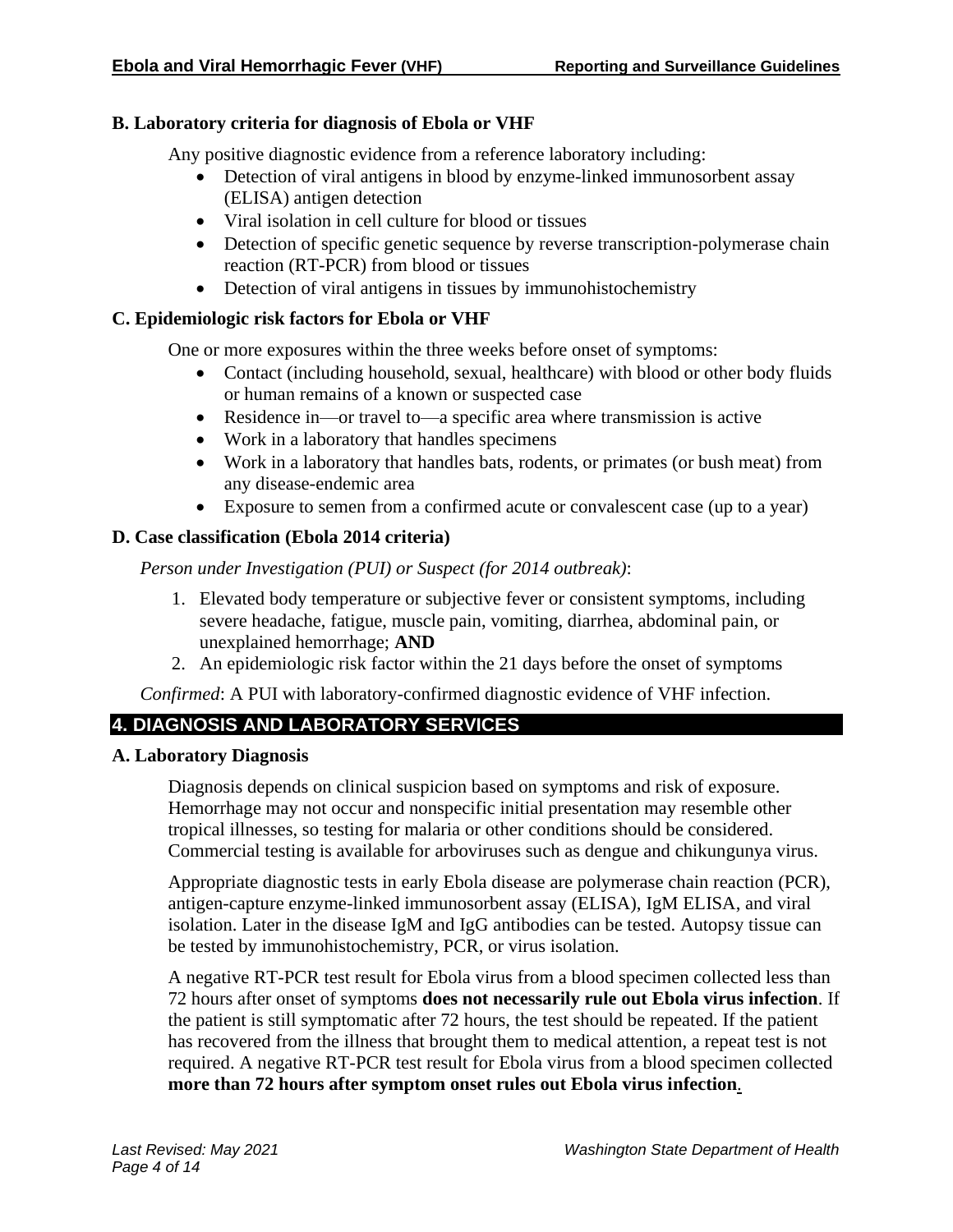Ebola laboratory testing must be performed by a reference laboratory such as the Washington State Public Health Laboratories (PHL) or Centers for Disease Control and Prevention (CDC). PHL will test for Ebola **only** with CDC pre-approval.

### **B. Tests Available at the Washington State Public Health Laboratories (PHL)**

PHL rRT-PCR testing detects Ebola Zaire virus (2014 outbreak strain). Presumptive positive PCR results require confirmatory testing at CDC. **Prior to submitting specimens, local health jurisdictions should obtain approval** from Office of Communicable Disease Epidemiology (206-418-5500 or 877-539-4344). Test a patient with consistent symptoms **and** suspected exposure to Ebola.

Note that PHL require all clinical specimens have two patient identifiers (e.g, name **and** date of birth) on both the specimen label and submission form. Also include specimen source and collection date. Due to laboratory accreditation standards, specimens will be rejected for testing if not properly identified. See:

[https://www.doh.wa.gov/ForPublicHealthandHealthcareProviders/PublicHealthLaborator](https://www.doh.wa.gov/ForPublicHealthandHealthcareProviders/PublicHealthLaboratories/MicrobiologyLabTestMenu) [ies/MicrobiologyLabTestMenu](https://www.doh.wa.gov/ForPublicHealthandHealthcareProviders/PublicHealthLaboratories/MicrobiologyLabTestMenu)

#### **C. Specimen Collection**

Using personal protection, follow CDC guidance to collect and transport specimens for Ebola virus testing: [https://www.cdc.gov/vhf/ebola/laboratory-personnel/index.html.](https://www.cdc.gov/vhf/ebola/laboratory-personnel/index.html) For safe laboratory handling of specimens, see: [https://www.cdc.gov/vhf/ebola/laboratory](https://www.cdc.gov/vhf/ebola/laboratory-personnel/safe-specimen-management.html)[personnel/safe-specimen-management.html.](https://www.cdc.gov/vhf/ebola/laboratory-personnel/safe-specimen-management.html)

If symptom onset is within 3 days, repeat testing may be needed. Optimal specimens are freshly-collected, shipped refrigerated and received within 72 hours. For testing guidance see:<https://www.cdc.gov/vhf/ebola/laboratory-personnel/specimens.html>

The following specimen types are acceptable for Ebola virus testing at PHL:

• Two duplicate samples each a minimum volume of 4mL whole blood [preferred specimen] or spun plasma – in lavender-top EDTA *plastic* collection tubes. Specimens taken 3 days or later into illness are preferred. Do not submit serum. Do not use glass containers or heparin tubes. Store and ship at 2-8° C; if shipping is delayed over 72 hours, freeze at -70° C and ship with dry ice.

The following specimen types are acceptable for Ebola virus testing at CDC:

• Serum, blood, or tissue (e.g, autopsy or frozen specimens from affected organs), may be submitted upon Department of Health consultation.

Key points for specimen collection:

- Collect specimens using appropriate infection control procedures to protect staff.
- Label vial/container (must use plastic) with patient's name and a second identifier, specimen source, and date obtained.

PHL can receive Ebola specimens 24/7. Make prior arrangements **before** shipping:

Washington State Public Health Laboratories Attn: BT Lab 1610 NE 150<sup>th</sup> Street Shoreline, WA 98155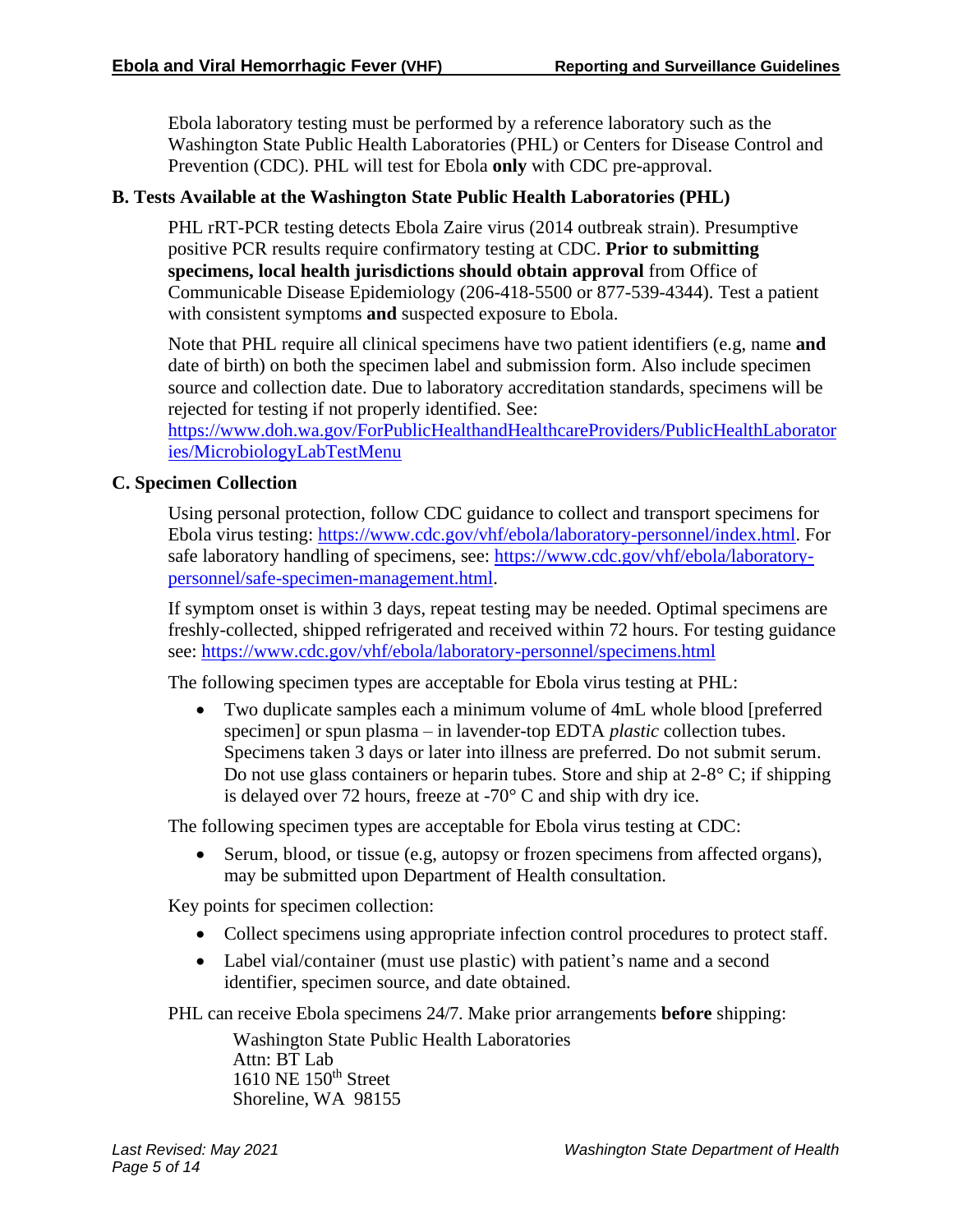It is the shipper's responsibility to correctly package and label specimens. Anybody shipping packages containing medical specimens must have documented shipping training (USDOT and USPS Regulations for Packaging and Labeling Infectious Substances). For assistance call PHL 206-418-5458 or [Emily.Nebergall@doh.wa.gov](mailto:Emily.Nebergall@doh.wa.gov)

- Ensure patient's name and second identifier are on the specimen tube and **match** information on the BT specimen submission form.
- Complete a BT form at: [https://www.doh.wa.gov/Portals/1/Documents/5230/302-](https://www.doh.wa.gov/Portals/1/Documents/5230/302-018-BioterrorismSpecimen.pdf) [018-BioterrorismSpecimen.pdf.](https://www.doh.wa.gov/Portals/1/Documents/5230/302-018-BioterrorismSpecimen.pdf) **Specimens will not be processed until ALL following information is known:**
	- o Patient name, second identifier, and county of residence
	- o Specimen type, date of collection, and test requested
	- o Submitter name, address, and telephone/FAX numbers
- Put completed forms in the **outer** pouch of biohazard bag (one specimen and one submission form per bag). Do not put any papers in the inner specimen pouch.
- Follow packing and shipping directions from CDC: <https://www.cdc.gov/vhf/ebola/laboratory-personnel/index.html>

Currently, there are two options for shipping suspect Ebola specimens to the PHL:

- Transport for noncommercial purposes is permissible by federal, state or local government employees including but not limited to staff from: local health jurisdictions (LHJ), State Department of Health, Washington State Patrol (WSP), or local police or sheriff offices. All **category A** shipping regulations still apply to government couriers.
- Private couriers (including MedEx). All **category A** shipping regulations still apply to couriers. The Declaration for Dangerous Goods "Proper Shipping Name" is: suspected Category A infectious substance". The Authorization code is A140.

#### **D. PHL testing procedures**

**Test results turnaround time:** Results for Ebola testing will be phoned within 6-8 hours of testing initiation at PHL. PHL finalizes all negative Ebola results. **Positive Ebola virus RT-PCR results are presumptive until confirmed by CDC.** These results will be reported in coordination with CDC up to five business days from specimen receipt.

# **5. ROUTINE CASE INVESTIGATION**

**Viral hemorrhagic fever (VHF) agents are potential agents of bioterrorism. Immediately report any suspect VHF cases to Office of Communicable Disease Epidemiology (206-418-5500 or 877-539-4344). Also notify CDE of potentially exposed persons, such as travelers from an affected region or contacts of a case.**

For the most recent Ebola information from Centers for Disease Control and Prevention check:<https://www.cdc.gov/vhf/ebola/index.html> Planning tips for public health are at: <https://www.cdc.gov/vhf/ebola/outbreaks/preparedness/planning-tips-top10.html>

Immediately interview the suspect or confirmed case, and others such as family, friends, coworkers, or employer who may be able to provide pertinent information.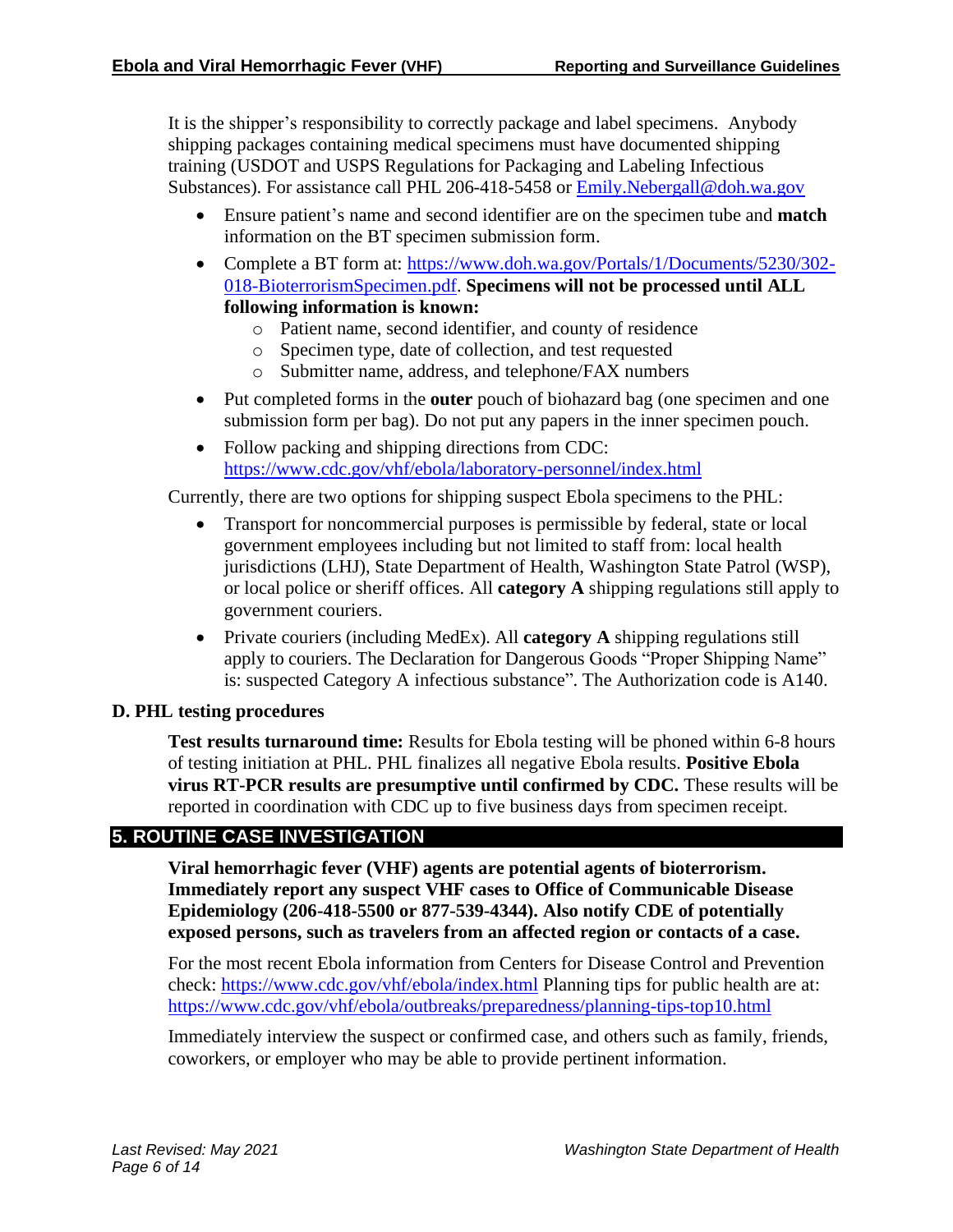#### **A. General Approach to Patient Assessment**

Early recognition is key. Always use standard precautions. If there are concerns the patient could meet the criteria for Ebola, immediately separate the patient from others.

The links below provide the current CDC guidances and will be updated as needed. For post-arrival management of travelers see: [Interim Guidance on Risk Assessment and](https://www.cdc.gov/quarantine/interim-guidance-risk-assessment-ebola.html#post-arrival-management)  [Management of Persons with Potential Ebola Virus Exposure | Quarantine | CDC](https://www.cdc.gov/quarantine/interim-guidance-risk-assessment-ebola.html#post-arrival-management)

Assess risk and provide health education to all returning travelers from regions with active Ebola virus disease (EVD) outbreaks. When assessing risk:

Either at entry screening or at interview by public health, travelers should be given instructions for 21-day self-monitoring (for fever, headache, body aches, sore muscles, vomiting, diarrhea, stomachache, fatigue, unexplained bleeding or bruising).

Screening should determine if the person had any **high risk exposure** (such as percutaneous, mucous membrane or skin contact with blood or body fluids of a known or suspected EVD case; provided healthcare to a known or suspected EVD case; had direct contact with a dead body in an outbreak area or with a known or suspected EVD case; or lived in the household with a known or suspected EVD case). Persons with high risk exposures quarantine for 21 days from last exposure, have a daily check-in with the LHJ, and restricted from any commercial transport.

Determine if the person was present in an outbreak area other than transiting or in the outbreak country, and advise current monitoring recommendations.

There are optional forms at the end of the document to interview and track monitoring.

If a person under self-monitoring develops symptoms, they should be isolated, not permitted to travel by commercial transport, and assessed. See the CDC guidance for assessing a symptomatic returning traveler: [https://www.cdc.gov/vhf/abroad/assessing](https://www.cdc.gov/vhf/abroad/assessing-vhf-returning-traveler.html)[vhf-returning-traveler.html.](https://www.cdc.gov/vhf/abroad/assessing-vhf-returning-traveler.html)

- 1. Consider risk factors with a complete exposure history. If there are no risk factors, continue with usual triage and assess for other causes of fever in a returning traveler. The assessment facility should consider and test for likely alternate diagnoses (e.g., malaria, bacterial or viral diarrhea, influenza).
- 2. Act: Assess reported symptoms to determine if the patient should be classified as a person under investigation (PUI) due to consistent signs/symptoms **and** risk factors:

Elevated body temperature or subjective fever or symptoms, including severe headache, fatigue, muscle pain, vomiting, diarrhea, abdominal pain, or unexplained hemorrhage; **AND**

An epidemiologic risk the 21 days before the onset of symptoms.

Isolate a PUI and limit those who enter the room. Notify the infection prevention staff and DOH. Treat the patient appropriately (e.g., place IV, draw blood for diagnosis of EVD and other conditions). Identifying a person as a PUI may result in unnecessary implementation of infection control precautions suitable for EVD or delayed recognition of other potentially life-threatening conditions.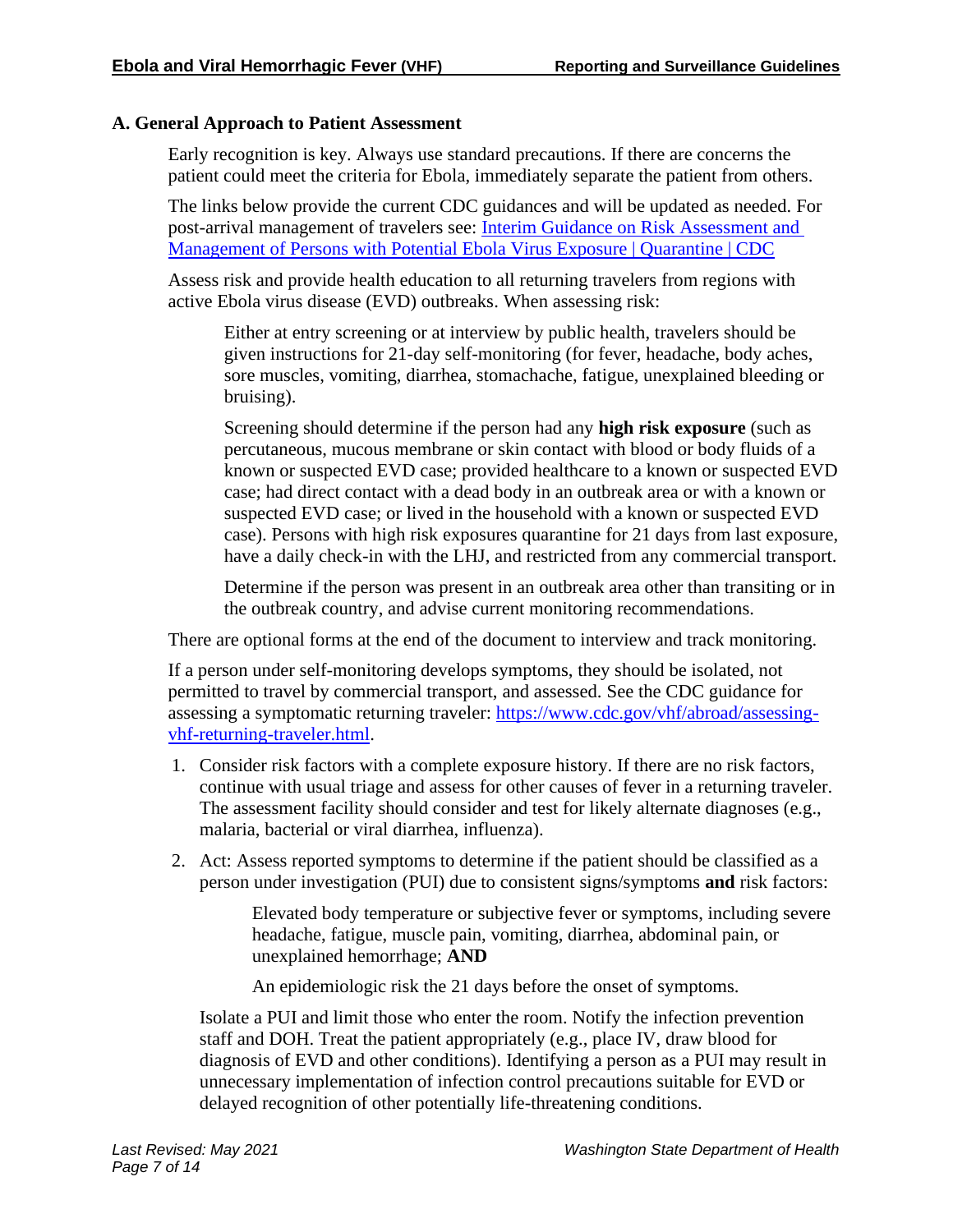- 3. Laboratory testing for EVD can be done at Washington State Public Health Laboratories in consultation with DOH [\(https://www.cdc.gov/laboratory/specimen](https://www.cdc.gov/laboratory/specimen-submission/index.html)[submission/index.html\)](https://www.cdc.gov/laboratory/specimen-submission/index.html). For EVD obtain  $\geq$  4 ml in each of 2 purple top plastic tubes **not** spun, kept cold and shipped within 72 hours or otherwise frozen. Ship with BT form [\(https://www.doh.wa.gov/Portals/1/Documents/5230/302-018-](https://www.doh.wa.gov/Portals/1/Documents/5230/302-018-BioterrorismSpecimen.pdf) [BioterrorismSpecimen.pdf](https://www.doh.wa.gov/Portals/1/Documents/5230/302-018-BioterrorismSpecimen.pdf) ) as Category A.
- 4. Monitor contacts. Maintain a log of those in the healthcare setting who enter the patient's room. Limit visitors. Identify other contacts such as household members.

For additional assessment resources see:

- Assessing Ebola in a traveler: [https://www.cdc.gov/vhf/abroad/assessing-vhf](https://www.cdc.gov/vhf/abroad/assessing-vhf-returning-traveler.html)[returning-traveler.html](https://www.cdc.gov/vhf/abroad/assessing-vhf-returning-traveler.html)
- Differential diagnoses for a returning traveler with fever: <https://www.cdc.gov/vhf/abroad/diagnosis-considered-returning-traveler.html>
- Evaluating a traveler with fever and no risk factors: [https://www.cdc.gov/vhf/abroad/assessing-fever-returning-traveler-no-risk-viral](https://www.cdc.gov/vhf/abroad/assessing-fever-returning-traveler-no-risk-viral-hemorrhagic-fever.html)[hemorrhagic-fever.html](https://www.cdc.gov/vhf/abroad/assessing-fever-returning-traveler-no-risk-viral-hemorrhagic-fever.html)
- General provider guidance: <https://www.cdc.gov/vhf/ebola/clinicians/index.html>

For more on evaluating travelers see:

• Frequently asked questions on screening for Ebola: [https://www.cdc.gov/vhf/ebola/clinicians/evaluating-patients/faqs-screening](https://www.cdc.gov/vhf/ebola/clinicians/evaluating-patients/faqs-screening-ebola-providers-hc-facilities-health-departments.html)[ebola-providers-hc-facilities-health-departments.html](https://www.cdc.gov/vhf/ebola/clinicians/evaluating-patients/faqs-screening-ebola-providers-hc-facilities-health-departments.html)

If the patient requires in-hospital management, base decisions regarding infection control precautions on the patient's clinical situation with consultation from the hospital infection prevention office and the local health jurisdiction's policy. When Ebola virus disease is a concern, implement isolation and staff use of personal protective equipment:

- Infection prevention in hospitalized patients: <https://www.cdc.gov/vhf/ebola/clinicians/evd/infection-control.html>
- Personal protective equipment: [https://www.cdc.gov/vhf/ebola/healthcare](https://www.cdc.gov/vhf/ebola/healthcare-us/ppe/guidance.html)[us/ppe/guidance.html](https://www.cdc.gov/vhf/ebola/healthcare-us/ppe/guidance.html)
- Infection control: [https://www.cdc.gov/vhf/ebola/clinicians/evd/infection](https://www.cdc.gov/vhf/ebola/clinicians/evd/infection-control.html)[control.html](https://www.cdc.gov/vhf/ebola/clinicians/evd/infection-control.html)
- Guidance for laboratories testing routine clinical specimens: [https://www.cdc.gov/vhf/ebola/laboratory-personnel/safe-specimen](https://www.cdc.gov/vhf/ebola/laboratory-personnel/safe-specimen-management.html)[management.html](https://www.cdc.gov/vhf/ebola/laboratory-personnel/safe-specimen-management.html)
- Cleaning and disinfecting healthcare environments: <https://www.cdc.gov/vhf/ebola/clinicians/cleaning/index.html>
- Safe handling of waste: <https://www.cdc.gov/vhf/ebola/clinicians/cleaning/handling-waste.html> and <https://www.cdc.gov/vhf/ebola/clinicians/cleaning/waste-management.html>
- Viral survivability in medical waste: <https://www.cdc.gov/vhf/ebola/clinicians/cleaning/ebola-virus-survivability.html>
- Evaluating pets:<https://www.cdc.gov/vhf/ebola/pdf/pets-of-ebola-contacts.pdf>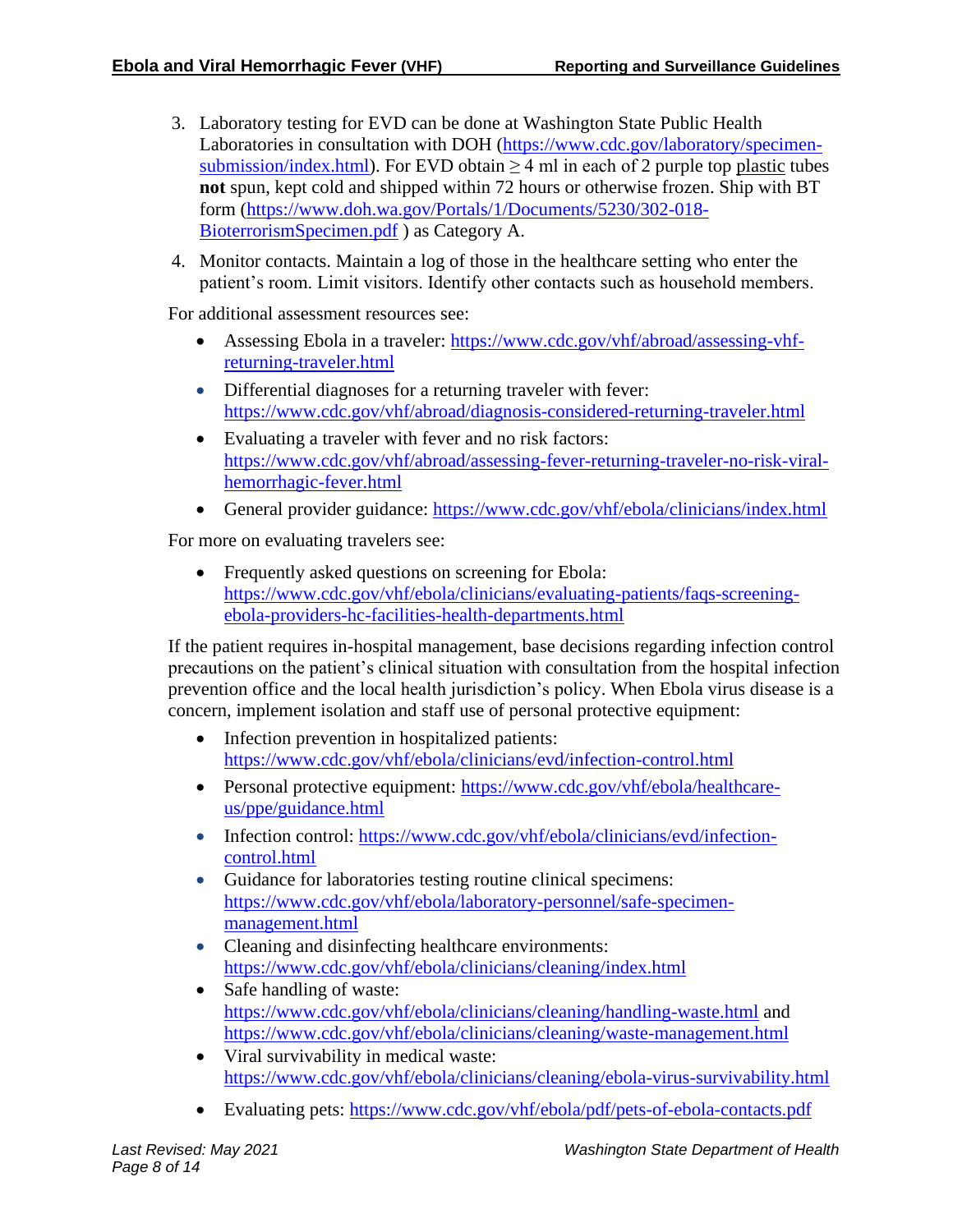The healthcare facility and public health agencies (DOH and LHJ) will jointly decide need for Ebola virus testing and possible transport of a suspect case.

The provider should consider alternative diagnoses to provide timely appropriate patient care, particularly for potentially serious conditions. It may be appropriate to empirically treat with hydration, anti-pyretics, anti-emetics, an antibiotic (covering suspect conditions such as meningococcal disease or typhoid) or anti-malarial medications.

A Person Under Investigation (PUI) may be discharged by a joint decision from the healthcare provider and the local health jurisdiction considering these criteria, as clinically indicated:

- The medical team determine the illness no longer appears consistent with Ebola.
- The PUI is afebrile off antipyretics for 24 hours.
- Consistent symptoms (for example, fever, diarrhea or vomiting) have either resolved or can be accounted for by an alternative diagnosis.
- There are no clinical laboratory results consistent with EVD. Note that a negative RT-PCR collected within 72 hours of onset is not definitive.
- The PUI understand the plan for accessing medical care if symptoms recur.

#### **B. Evaluate for Testing**

Compatible symptoms are fever, severe headache, muscle pain, enteral symptoms (vomiting, diarrhea), abdominal pain, and in 5-10% of patients unexplained hemorrhage and shock (petechiae, bruising, oozing from cuts, mucosal bleeding). Enteral symptoms start around day 5.

**Laboratory testing for transmissible viral hemorrhagic fever such as Ebola must be performed by a reference laboratory such as the Washington State Public Health Laboratories (PHL) after approval from CDC.** Facilitate transport of specimens to PHL for confirmatory testing (see Section 4). Include a full travel history with a request.

#### **Testing for Ebola virus disease:**

Ebola testing is **recommended** for persons with symptoms below and exposure, but also consider testing for malaria or other tropical infections as indicated. After approval from the local health jurisdiction and Department of Health consultation with CDC, PHL will test cases with any risk of exposure who develop either fever **or** compatible symptoms:

- Fever
- Compatible symptoms (severe headache, diarrhea, vomiting, muscle pain, abdominal pain, impaired kidney or liver function, internal or external bleeding, or other symptom a healthcare provider considers consistent).

Optional testing for other patients may be considered after consultation.

#### **Other testing**

Test as indicated by symptoms and exposure history for dengue or other agent of VHF. See Section 6 for discharging persons under investigation for Ebola virus disease.

Consider testing a febrile patient for malaria, the most common cause of fever after travel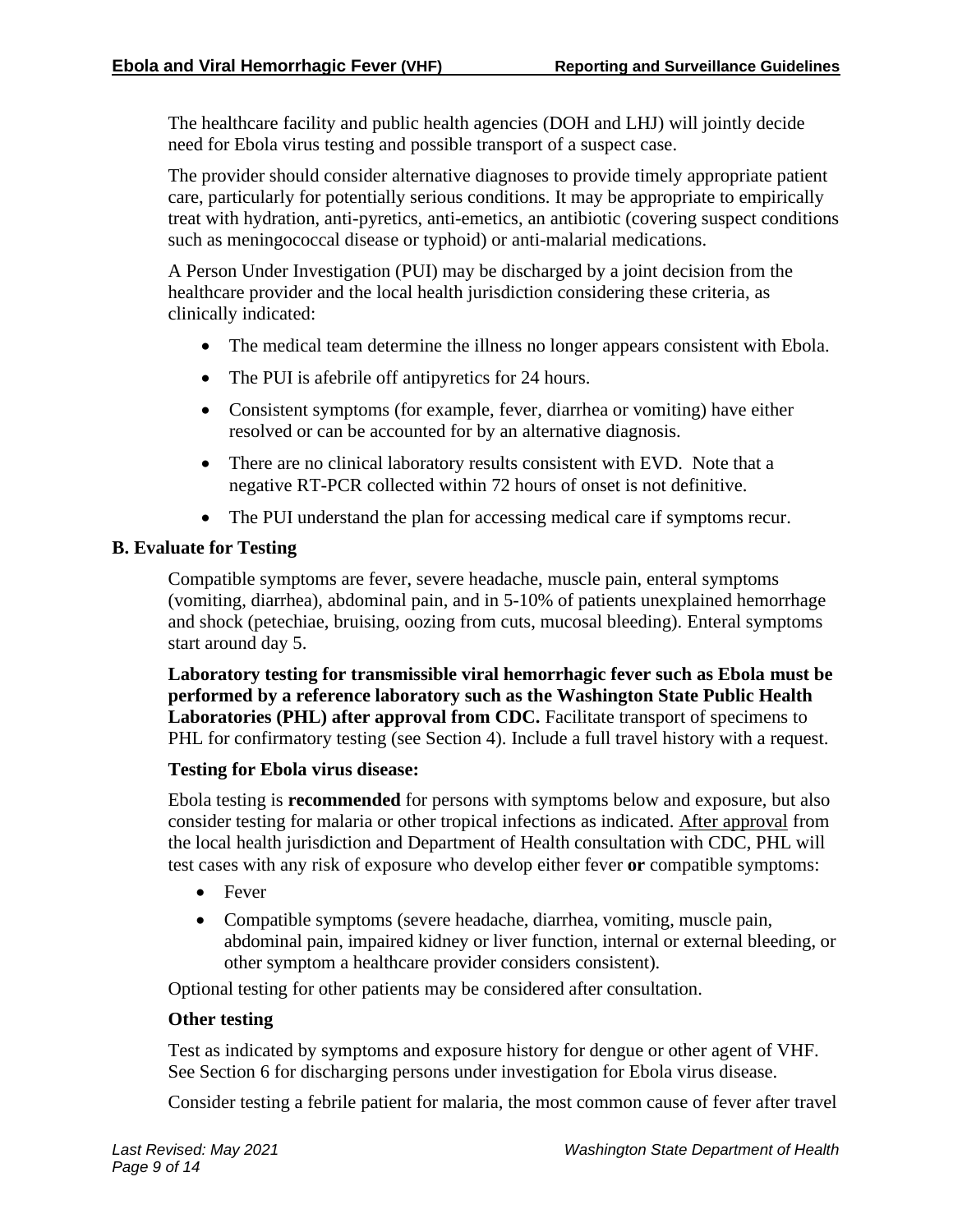in an affected region or, as indicated, other infections such as pneumonia, influenza, meningococcemia, cholera, typhoid fever, and other bacterial and parasitic agents.

#### **C. Patient Management**

Medical treatment of a case includes providing intravenous fluids (IV), balancing electrolytes, maintaining oxygen status and blood pressure, addressing organ failure (e.g., providing dialysis for kidney failure) and treating any other infections. For transmissible agents, always follow strict infection control measures: <https://www.cdc.gov/vhf/ebola/clinicians/evd/infection-control.html>

#### **D. Identify Potentially Exposed Persons for Ebola and Transmissible VHF Agents**

Contact traceback and management are key for disease control and will be done in coordination with the Centers for Disease Control and Prevention (CDC). Avoid exposure for public health personnel (i.e., interview by telephone). Immediately identify potentially exposed persons for evaluation of level of risk and appropriate public health actions such as fever watch or home quarantine for 21 days (maximum incubation period). See:<https://www.cdc.gov/vhf/ebola/pdf/contact-tracing.pdf>

- 1. Identify persons sharing a case patient's exposure, such as co-travelers or co-workers.
- 2. Identify contacts of a case patient during the communicable (symptomatic) period, including household members, friends, coworkers, persons sharing a travel vehicle, EMS staff, healthcare workers, and other patients in the same healthcare facility.
- 3. Evaluate persons with identified exposures. If symptomatic, manage as a Person Under Investigation (Section 5). If asymptomatic, see Section 6 for monitoring.

#### **6. MANAGING SPECIAL SITUATIONS**

#### **A. Assessing travelers arrived from affected regions 3/4/2021**

CDC recommends that state or local health departments contact travelers arriving in their jurisdiction and do an initial assessment of exposure risk including whether the person:

- Was present in an Ebola outbreak area
- Had any potential exposure to Ebola virus or persons with Ebola virus disease, e.g., as a caregiver, healthcare provider, laboratory worker, or burial worker
- Used personal protective equipment and other recommended infection control measures during any potential exposure
- Had any other epidemiologic risk factors

Provide health education to all travelers to ensure they know:

- How to monitor themselves for signs and symptoms of EVD
- To self-isolate immediately if symptoms develop
- How to notify public health officials should symptoms develop

At present, the areas of focus for the purpose of traveler management are:

- Guinea Conakry, N'Zérékoré Prefecture
- DRC North Kivu Province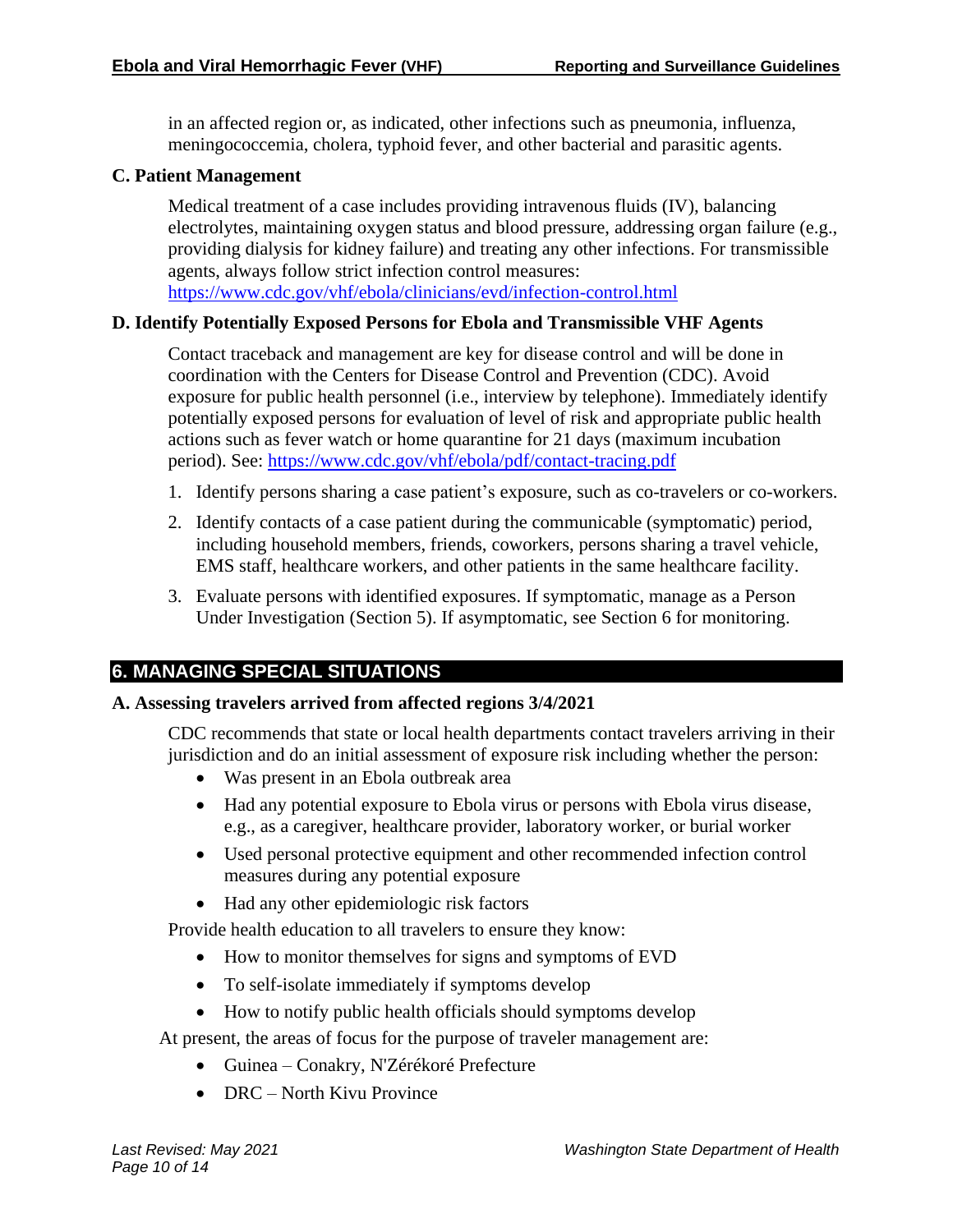Symptomatic persons with potential exposure or with probable or confirmed EVD should stay in isolation until they are determined to be noninfectious. Persons with high-risk exposures (e.g., needle stick, unprotected exposure symptomatic case) should stay in quarantine until 21 days after their last high-risk exposure.

#### **B. Managing persons potentially exposed to Ebola or transmissible VHF agents.**

Local health jurisdictions (LHJs) will manage potentially exposed persons according to available Centers for Disease Control and Prevention (CDC) recommendations. Obtain information about exposure to patients and travel to affected countries, including details of exposures (patients, healthcare settings or reservoir animals) and date of last exposure.

#### **C. Special healthcare situations when Ebola virus disease is suspected**

- Handling human remains: [https://www.cdc.gov/vhf/ebola/clinicians/evd/handling](https://www.cdc.gov/vhf/ebola/clinicians/evd/handling-human-remains.html)[human-remains.html](https://www.cdc.gov/vhf/ebola/clinicians/evd/handling-human-remains.html)
- Acute hemodialysis: [https://www.cdc.gov/vhf/ebola/clinicians/evd/acute](https://www.cdc.gov/vhf/ebola/clinicians/evd/acute-hemodialysis.html)[hemodialysis.html](https://www.cdc.gov/vhf/ebola/clinicians/evd/acute-hemodialysis.html)
- Pregnant women: [https://www.cdc.gov/vhf/ebola/clinicians/evd/pregnant](https://www.cdc.gov/vhf/ebola/clinicians/evd/pregnant-women.html)[women.html](https://www.cdc.gov/vhf/ebola/clinicians/evd/pregnant-women.html)
- Neonatal care:<https://www.cdc.gov/vhf/ebola/clinicians/evd/neonatal-care.html>

# **7. ROUTINE PREVENTION**

#### **A. Prevention Recommendations**

Experimental Ebola virus vaccines exist but are being used only in outbreak settings. There is a report of vaccine failure resulting in 91 additional cases: <https://www.nejm.org/doi/full/10.1056/NEJMoa2024670>

Meticulous attention to personal protective equipment (PPE) and environmental cleaning during patient care are essential to avoid exposure in healthcare settings. Use particular care to avoid contamination when removing PPE.

- General prevention:<https://www.cdc.gov/vhf/ebola/prevention/index.html>
- Organizations sending workers to areas with outbreaks: <https://wwwnc.cdc.gov/travel/page/recs-organizations-sending-workers-ebola>
- Humanitarian workers traveling to an outbreak area: <https://www.cdc.gov/vhf/abroad/humanitarian-workers.html>
- Travelers to an outbreak area: <https://www.cdc.gov/vhf/ebola/prevention/index.html>

#### **ACKNOWLEDGEMENTS**

This document is a revision of the Washington State Guidelines for Notifiable Condition Reporting and Surveillance published in 2002 which were originally based on the Control of Communicable Diseases Manual (CCDM), 17<sup>th</sup> Edition; James Chin, Ed. APHA 2000. We would like to acknowledge the Oregon Department of Human Services for developing the format and select content of this document.

#### **UPDATES**

Created October 6, 2014.

Updated October 29, 2014 based on new CDC recommendations for case definition, patient screening, and infection control.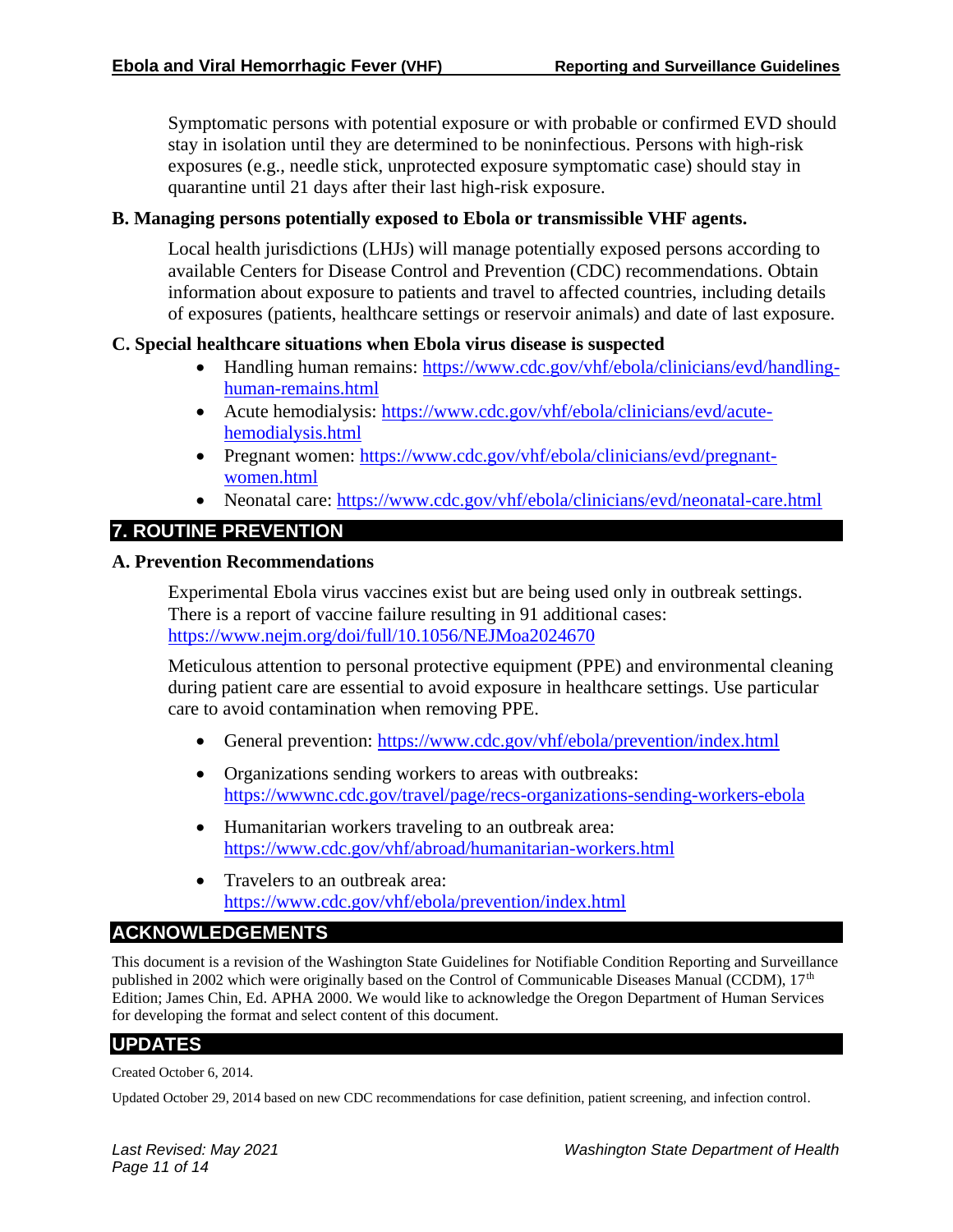Updated November 7, 2014, based on new CDC recommendations for evaluating ambulatory patients.

Updated December 23, 2014, based on updated laboratory shipping requirements and new CDC recommendations for medical waste and sewage.

Updated March 23, 2015 to include more detail about clinical laboratory handling of specimens.

Updated May 2016: front page added

Updated March 2018: revised and shortened in absence of outbreak cases.

Updated August 2019: material specific to 2014 outbreak removed

Updated March 2021: added current outbreak areas (Section 2D), updated guidance for current outbreaks (Sections 5A and Section 6A)

Updated May 2021: link for risk related to pets (Section 5A); vaccine failure reported (Section 7A)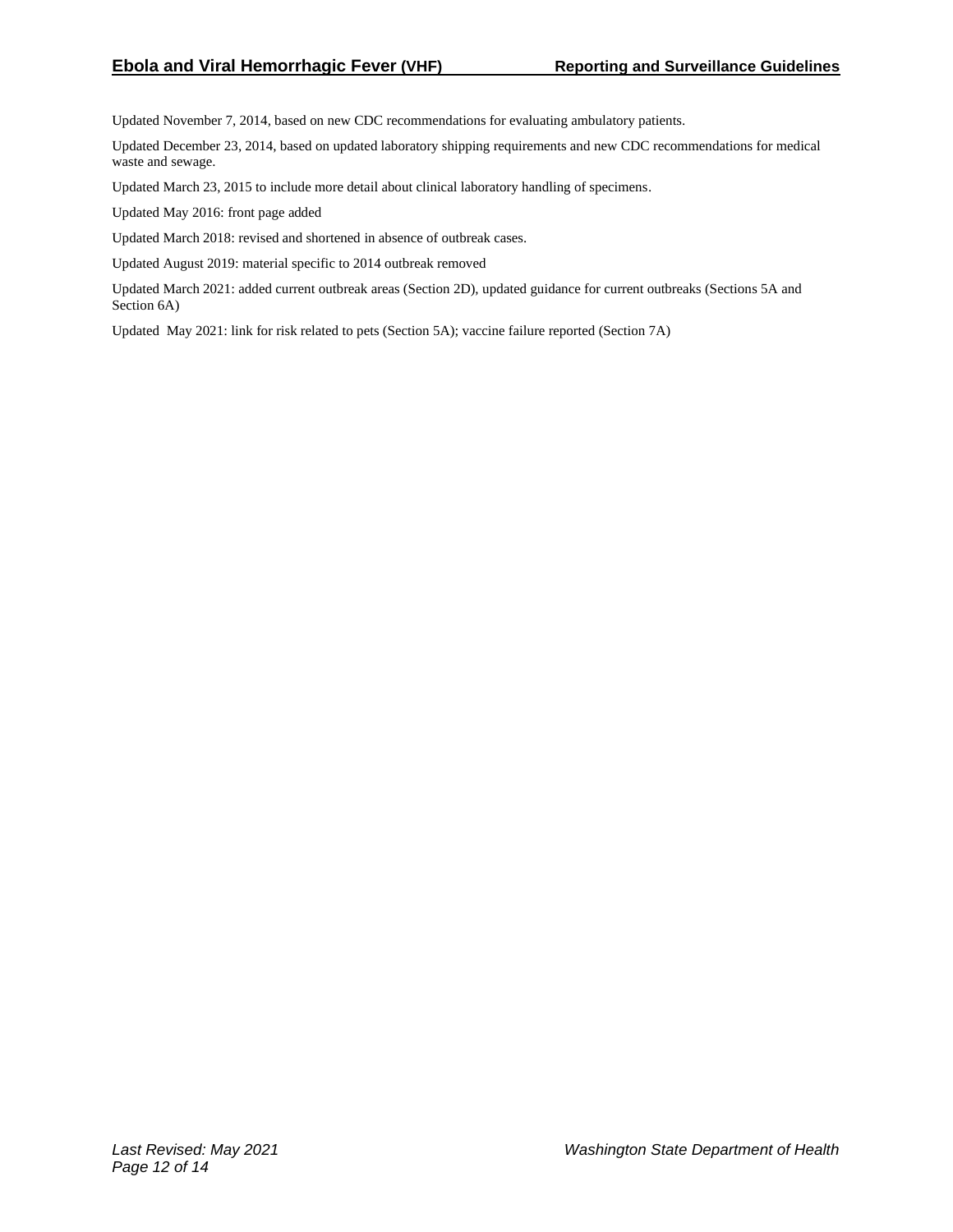|                                                                                                             | <b>EBOLA TRAVELER TRACKING FORM</b>                                                                                                                                                                                                                                                                                                                                                                                                                                                                                                                                                                                                                                            |                    |                                                                                                                                                                                                                                                                                                                                                                                                                                                                                                                                                                                                                                                                                                                        |  |  |  |  |  |  |  |  |
|-------------------------------------------------------------------------------------------------------------|--------------------------------------------------------------------------------------------------------------------------------------------------------------------------------------------------------------------------------------------------------------------------------------------------------------------------------------------------------------------------------------------------------------------------------------------------------------------------------------------------------------------------------------------------------------------------------------------------------------------------------------------------------------------------------|--------------------|------------------------------------------------------------------------------------------------------------------------------------------------------------------------------------------------------------------------------------------------------------------------------------------------------------------------------------------------------------------------------------------------------------------------------------------------------------------------------------------------------------------------------------------------------------------------------------------------------------------------------------------------------------------------------------------------------------------------|--|--|--|--|--|--|--|--|
| <b>Local Health Jurisdiction:</b>                                                                           |                                                                                                                                                                                                                                                                                                                                                                                                                                                                                                                                                                                                                                                                                |                    |                                                                                                                                                                                                                                                                                                                                                                                                                                                                                                                                                                                                                                                                                                                        |  |  |  |  |  |  |  |  |
| <b>Traveler IDs</b>                                                                                         | LHJ_ID:                                                                                                                                                                                                                                                                                                                                                                                                                                                                                                                                                                                                                                                                        | DOH_ID:<br>CDC_ID: |                                                                                                                                                                                                                                                                                                                                                                                                                                                                                                                                                                                                                                                                                                                        |  |  |  |  |  |  |  |  |
| <b>Name</b>                                                                                                 | Last:                                                                                                                                                                                                                                                                                                                                                                                                                                                                                                                                                                                                                                                                          | First:             | Middle initial:                                                                                                                                                                                                                                                                                                                                                                                                                                                                                                                                                                                                                                                                                                        |  |  |  |  |  |  |  |  |
|                                                                                                             | $DOB$ __/__/__/__                                                                                                                                                                                                                                                                                                                                                                                                                                                                                                                                                                                                                                                              | Sex:               | $\Box$ Years $\Box$ Months<br>Age:                                                                                                                                                                                                                                                                                                                                                                                                                                                                                                                                                                                                                                                                                     |  |  |  |  |  |  |  |  |
| <b>Address</b>                                                                                              | Street:<br>Apt:                                                                                                                                                                                                                                                                                                                                                                                                                                                                                                                                                                                                                                                                |                    |                                                                                                                                                                                                                                                                                                                                                                                                                                                                                                                                                                                                                                                                                                                        |  |  |  |  |  |  |  |  |
|                                                                                                             | City:                                                                                                                                                                                                                                                                                                                                                                                                                                                                                                                                                                                                                                                                          |                    | State: Zip:<br>County:                                                                                                                                                                                                                                                                                                                                                                                                                                                                                                                                                                                                                                                                                                 |  |  |  |  |  |  |  |  |
| <b>Responsible person</b>                                                                                   |                                                                                                                                                                                                                                                                                                                                                                                                                                                                                                                                                                                                                                                                                |                    |                                                                                                                                                                                                                                                                                                                                                                                                                                                                                                                                                                                                                                                                                                                        |  |  |  |  |  |  |  |  |
| <b>Phone</b>                                                                                                | Home: $($ ) -                                                                                                                                                                                                                                                                                                                                                                                                                                                                                                                                                                                                                                                                  |                    | Cell: ( )<br>$\sim$                                                                                                                                                                                                                                                                                                                                                                                                                                                                                                                                                                                                                                                                                                    |  |  |  |  |  |  |  |  |
| <b>Healthcare provider</b>                                                                                  | Name:<br>Dates of visit:<br>IC notified: $\Box$ Yes $\Box$ No                                                                                                                                                                                                                                                                                                                                                                                                                                                                                                                                                                                                                  |                    | $\overline{)}$<br>Phone: (<br>Location:                                                                                                                                                                                                                                                                                                                                                                                                                                                                                                                                                                                                                                                                                |  |  |  |  |  |  |  |  |
| <b>Pertinent health</b><br>history                                                                          |                                                                                                                                                                                                                                                                                                                                                                                                                                                                                                                                                                                                                                                                                |                    |                                                                                                                                                                                                                                                                                                                                                                                                                                                                                                                                                                                                                                                                                                                        |  |  |  |  |  |  |  |  |
| <b>Exposure dates</b>                                                                                       |                                                                                                                                                                                                                                                                                                                                                                                                                                                                                                                                                                                                                                                                                |                    | Earliest: __ _/ __ _/ __ _ Last: _ _ / _ _ _/ _ _ (e.g., date departed country)                                                                                                                                                                                                                                                                                                                                                                                                                                                                                                                                                                                                                                        |  |  |  |  |  |  |  |  |
| <b>Exposure locations</b><br>(indicate specific<br>settings with known<br>or likely high risk<br>exposures) | Settings: <b>Nousehold</b> Nealthcare facility: <b>No. 1998</b> Settings: Nousehold Nealthcare facility:<br>□Church □Burial □Travel: _______                                                                                                                                                                                                                                                                                                                                                                                                                                                                                                                                   |                    |                                                                                                                                                                                                                                                                                                                                                                                                                                                                                                                                                                                                                                                                                                                        |  |  |  |  |  |  |  |  |
| Specific nature of<br>exposure<br>(check all that<br>apply)                                                 | □Work □School/child care □Lab worker □Other: ______________<br>]Slept or ate in same household △ □ □ Needle stick injury<br>$\Box$ Cared for patient $\Box$ used PPE<br>Breach of barrier precautions<br>Touched body fluids □ used PPE Touched or cleaned linens, clothes, or<br>dishes of case $\Box$ used PPE<br>Attended burial<br>□Direct contact with body of case<br>□ Passenger notified after flight<br>or deceased $\Box$ used PPE<br>Other: the contract of the contract of the contract of the contract of the contract of the contract of the contract of the contract of the contract of the contract of the contract of the contract of the contract of the con |                    |                                                                                                                                                                                                                                                                                                                                                                                                                                                                                                                                                                                                                                                                                                                        |  |  |  |  |  |  |  |  |
| <b>Exposure type</b>                                                                                        | $\Box$ High risk $\Box$ No identified risk, in identified outbreak area<br>$\Box$ No identified risk, only in country with outbreak in an identified area                                                                                                                                                                                                                                                                                                                                                                                                                                                                                                                      |                    |                                                                                                                                                                                                                                                                                                                                                                                                                                                                                                                                                                                                                                                                                                                        |  |  |  |  |  |  |  |  |
| <b>Disposition</b>                                                                                          |                                                                                                                                                                                                                                                                                                                                                                                                                                                                                                                                                                                                                                                                                |                    |                                                                                                                                                                                                                                                                                                                                                                                                                                                                                                                                                                                                                                                                                                                        |  |  |  |  |  |  |  |  |
| Method for 21-day<br>monitoring                                                                             | High risk: Daily visit Self-report daily via: phone/text/email/other:<br>In outbreak country: Self-monitor with optional LHJ check-in day 21                                                                                                                                                                                                                                                                                                                                                                                                                                                                                                                                   |                    | In outbreak area: Self-monitor with LHJ check-in around day 10 and on day 21                                                                                                                                                                                                                                                                                                                                                                                                                                                                                                                                                                                                                                           |  |  |  |  |  |  |  |  |
| Symptom watch                                                                                               |                                                                                                                                                                                                                                                                                                                                                                                                                                                                                                                                                                                                                                                                                |                    | Start date (day __): __ _/ __ _/ __ __ Fnd date (day 21): __ _/ __ _/ __ _/                                                                                                                                                                                                                                                                                                                                                                                                                                                                                                                                                                                                                                            |  |  |  |  |  |  |  |  |
| Instructions for self-monitoring:<br>passed.<br><b>General notes</b>                                        |                                                                                                                                                                                                                                                                                                                                                                                                                                                                                                                                                                                                                                                                                |                    | Arrange for the person to self-monitor for 21 days, and to notify the LHJ immediately for fever or other symptom.<br>Provide a thermometer if needed. If high risk they should have contact with the LHJ daily (phone, text, email, etc.), if<br>only in the outbreak area they should have contact twice in the 21 days. On the back of this sheet is an optional<br>tracking form. Fill in the date for day 21 and then for the preceding dates. Cross off any days that have already<br>Persons with high risk should be told not use commercial conveyances and to check in if they are planning any other<br>travel. Persons only in the outbreak area should notify the LHJ before using commercial conveyances. |  |  |  |  |  |  |  |  |

Optional forms to record interview for risk information and to track monitoring/symptoms.